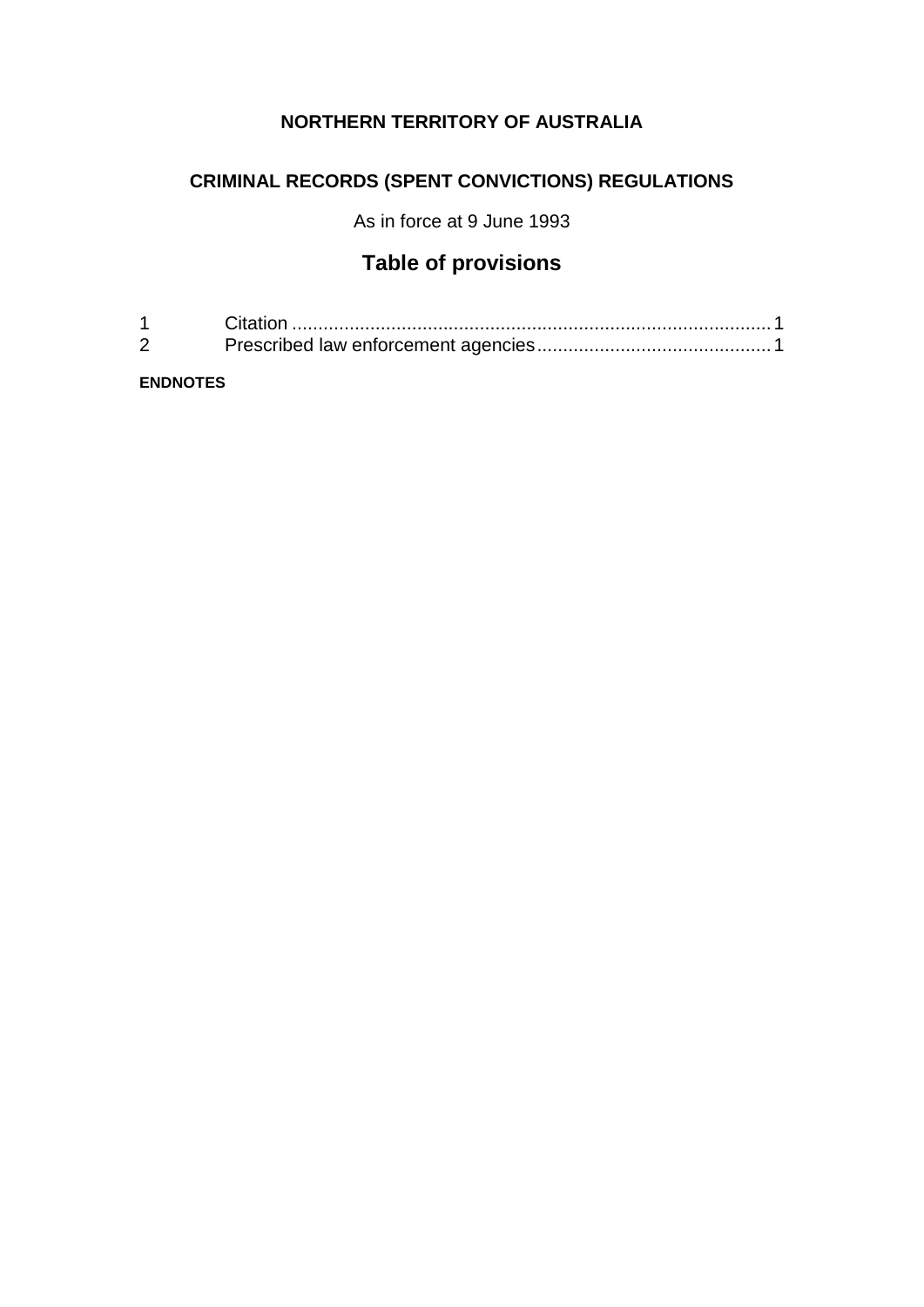# **NORTHERN TERRITORY OF AUSTRALIA**

As in force at 9 June 1993 \_\_\_\_\_\_\_\_\_\_\_\_\_\_\_\_\_\_\_\_

\_\_\_\_\_\_\_\_\_\_\_\_\_\_\_\_\_\_\_\_

## **CRIMINAL RECORDS (SPENT CONVICTIONS) REGULATIONS**

#### **Regulations under the** *Criminal Records (Spent Convictions) Act*

#### **1 Citation**

These Regulations may be cited as the *Criminal Records (Spent Convictions) Regulations*.

#### **2 Prescribed law enforcement agencies**

For the purposes of paragraph (n) of the definition of *law enforcement agency* in section 3 of the Act:

- (a) the police force of New Zealand; and
- (b) the International Police Organisation, known as INTERPOL,

are prescribed bodies.